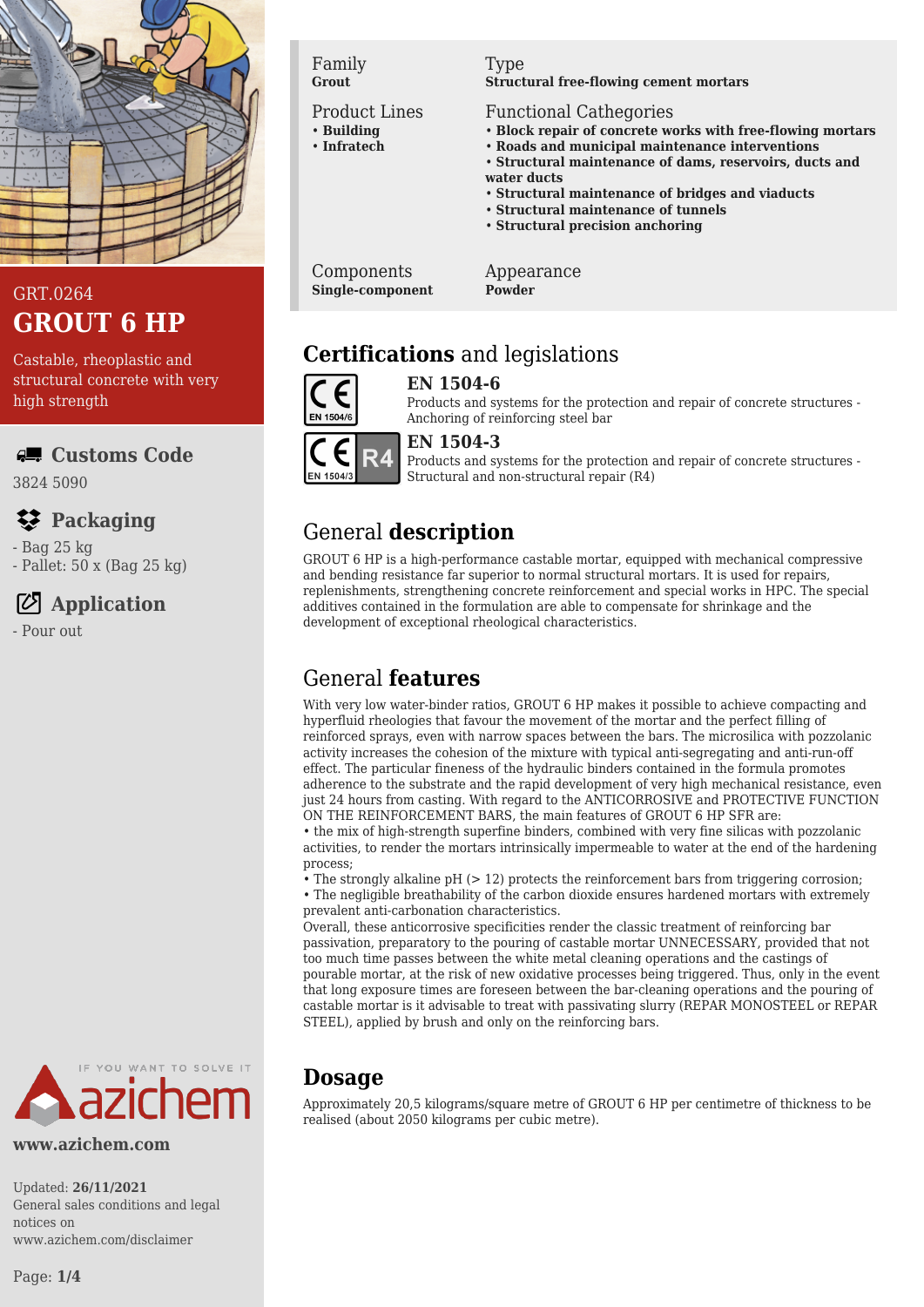## Fields of **application**

On-site castings or pumping carried out for any kind of structural replenishment of reinforced concrete, seismic reinforcement and adjustment, increases in cross-sectional resistance of concrete structures and masonry, anchorages of large-scale machinery, anchoring of port bollards, deep-drawing and reinforcement works, restoration of highly-stressed industrial flooring both from a static and dynamic perspective, restoration of degraded foundations on bridges and viaducts especially whereby necessitating rapid reopening to vehicle traffic, construction of structures designed with HPC (High Performance Concrete) needs.

## Basic **features**

- Max. recommended thickness: *20 cm*
- $\rightarrow$ I $\leftarrow$  Min. recommended thickness: *2.5 cm*



Temperature of use: 케 *+5 / +35 °C*

Maximum diameter of aggregate: *6 mm*





Shelf-life: *12 months*



Available **colours** Gray / Black

## **Technical** specifications

| Bonding force (UNI EN 1542): $3 \text{ N/mm}^2$                            |  |
|----------------------------------------------------------------------------|--|
| Chloride content (UNI EN 1015-17): $< 0.01$ %                              |  |
| Compressive strength after 01 day (UNI EN 1015-11): 50 N/mm <sup>2</sup>   |  |
| Compressive strength after 07 days (UNI EN 1015-11): 80 N/mm <sup>2</sup>  |  |
| Compressive strength after 28 days (UNI EN 1015-11): 100 N/mm <sup>2</sup> |  |
| Density (UNI EN 1015-6): 2350 kg/m <sup>3</sup>                            |  |
| Flexural strength after 07 days (UNI EN 1015-11): 11 N/mm <sup>2</sup>     |  |
| Flexural strength after 28 days (UNI EN 1015-11): 12 N/mm <sup>2</sup>     |  |
| Flexural strength at 01 day (UNI EN 1015-11): $8 \text{ N/mm}^2$           |  |
| <i>Reaction to fire (EN 13501-1):</i> A1                                   |  |
| Resistance to carbonatation (UN EN 13295): 0.5 mm                          |  |
| Static elastic modulus (EN 13412): 32000 N/mm <sup>2</sup>                 |  |
|                                                                            |  |

## Tools **cleansing Applicable** on

- Water Concrete Concrete Concrete Concrete Concrete Concrete Concrete Concrete Concrete Concrete Concrete Concrete Concrete Concrete Concrete Concrete Concrete Concrete Concrete Con
	- Mixed walls (bricks and stones)
	- Brickworks
	- Stone walls
	- Rusty reinforcement rods

## Substrate **preparation**

Application surfaces must be clean, free of dust, contamination, crumbling, inconsistencies, etc., and adequately saturated-surface-dry with water. An adequate roughening of the surfaces by scarifying, sandblasting etc. is always necessary in order to obtain the maximum adhesion values to the substrate. The optimal values are obtained with high pressure hydro-scarification. Bare the irons undergoing disruptive oxidation or deeply oxidized, removing the rust of the exposed irons (by sandblasting or abrasive brushes).



**www.azichem.com**

Updated: **26/11/2021** General sales conditions and legal notices on www.azichem.com/disclaimer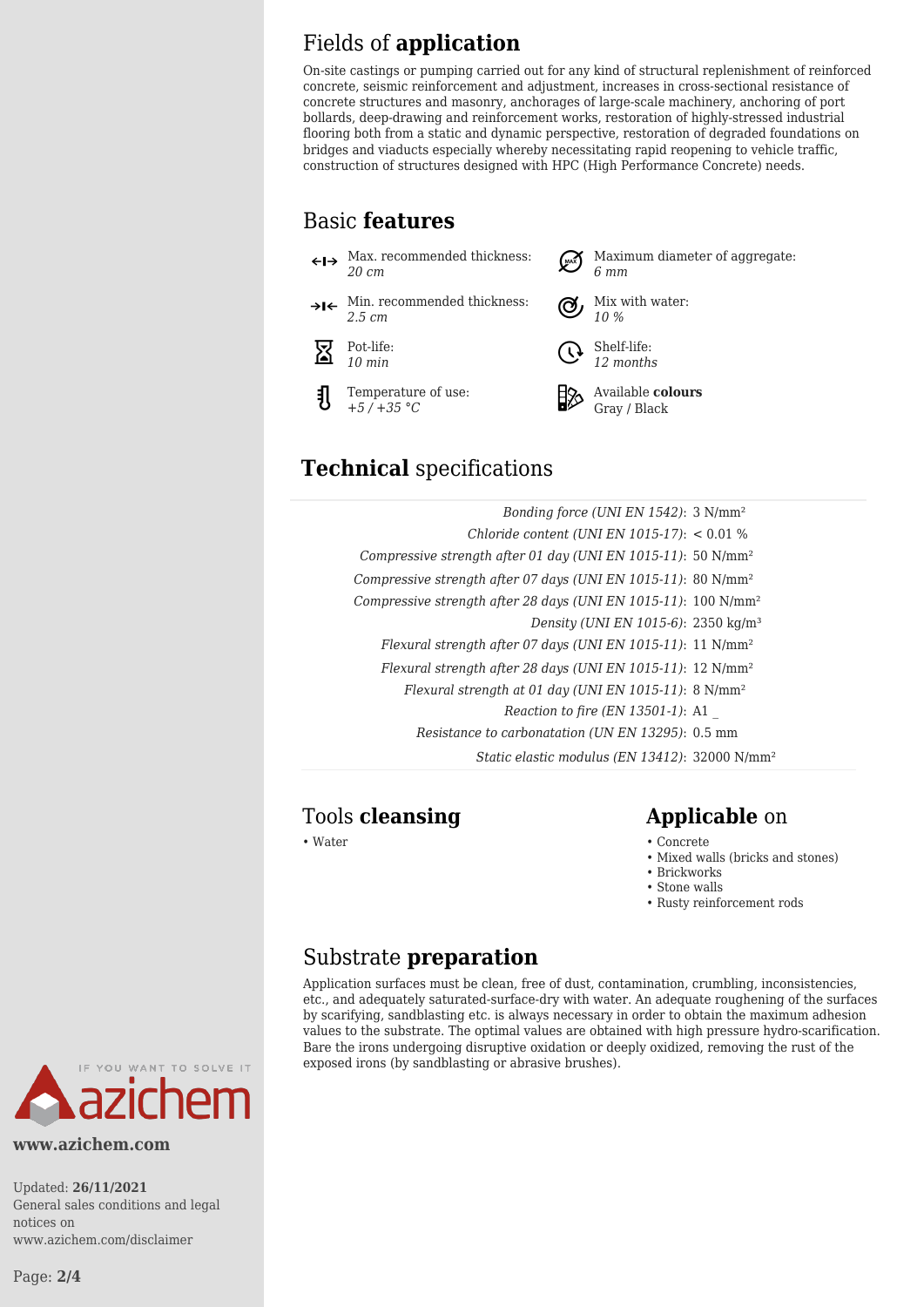### **Instructions** for use

Mix the entire content of a bag of GROUT 6 HP with effective vertical-axis mixers for at least 6 minutes, initially introducing a slightly reduced amount of water (9% = 2.25 litres/25 kilograms bag) compared to the required total water permitted  $(10\% - 12\% = 2.5$  litres-3.0 litres/25-kilogram bag) whilst mixing for at least 4 minutes. After this mixing time, evaluate the consistency of the mixture and, if necessary, gradually add in the last of the water until achieving the desired workability, without exceeding the limit of 12% (3.0 litres/25-kilogram bag), mixing at high RPM for at least another two minutes. For thick casting sections, it is advisable to add GHIAIETTO 6.10 (consult the relevant technical data sheet or ask for more information on the appropriate dosage of GHIAIETTO 6.10 from our technical service). Given the self-levelling properties of the product and its self-compacting capacity, paying due attention to the vibration phase is recommended. Excessive zeal in the vibration operation can worsen the aesthetic rendering of the end result. Do not use in the absence of suitable lateral containment. Ensure exposed surfaces are protected and wet-cured. Adopt casting procedures to ensure the absence of voids and discontinuities. Only pour the mortar from one part of the casting perimeter to avoid air pockets.

### **Storage** and preservation

Store the product in its original packing, in a fresh and dry environment, avoiding frost and direct sunlight. Inadequate storage of the product may result in a loss of rheological performance. Protect from humidity.



## Warnings, Precautions and **Ecology**

The general information, along with any instructions and recommendations for use of this product, including in this data sheet and eventually provided verbally or in writing, correspond to the present state of our scientific and practical knowledge.

Any technical and performance data reported is the result of laboratory tests conducted in a controlled environment and thus may be subject to modification in relation to the actual conditions of implementation.

Azichem Srl does not assume any liability arising from inadequate characteristics related to improper use of the product or connected to defects arising from factors or elements unrelated to the quality of the product, including improper storage.

Those wishing to utilise the product are required to determine prior to use whether or not the same is suitable for the intended use, assuming all consequent responsibility.

The technical and characteristic details contained in this data sheet shall be updated periodically. For consultation in real time, please visit the website: www.azichem.com. The date of revision is indicated in the space to the side. The current edition cancels out and replaces any previous version.

Please note that the user is required to read the latest Safety Data Sheet for this product, containing chemical-physical and toxicological data, risk phrases and other information regarding the safe transport, use and disposal of the product and its packaging. For consultation, please visit: www.azichem.com.

It is forbidden to dispose of the product and/or packaging in the environment.



**www.azichem.com**

Updated: **26/11/2021** General sales conditions and legal notices on www.azichem.com/disclaimer